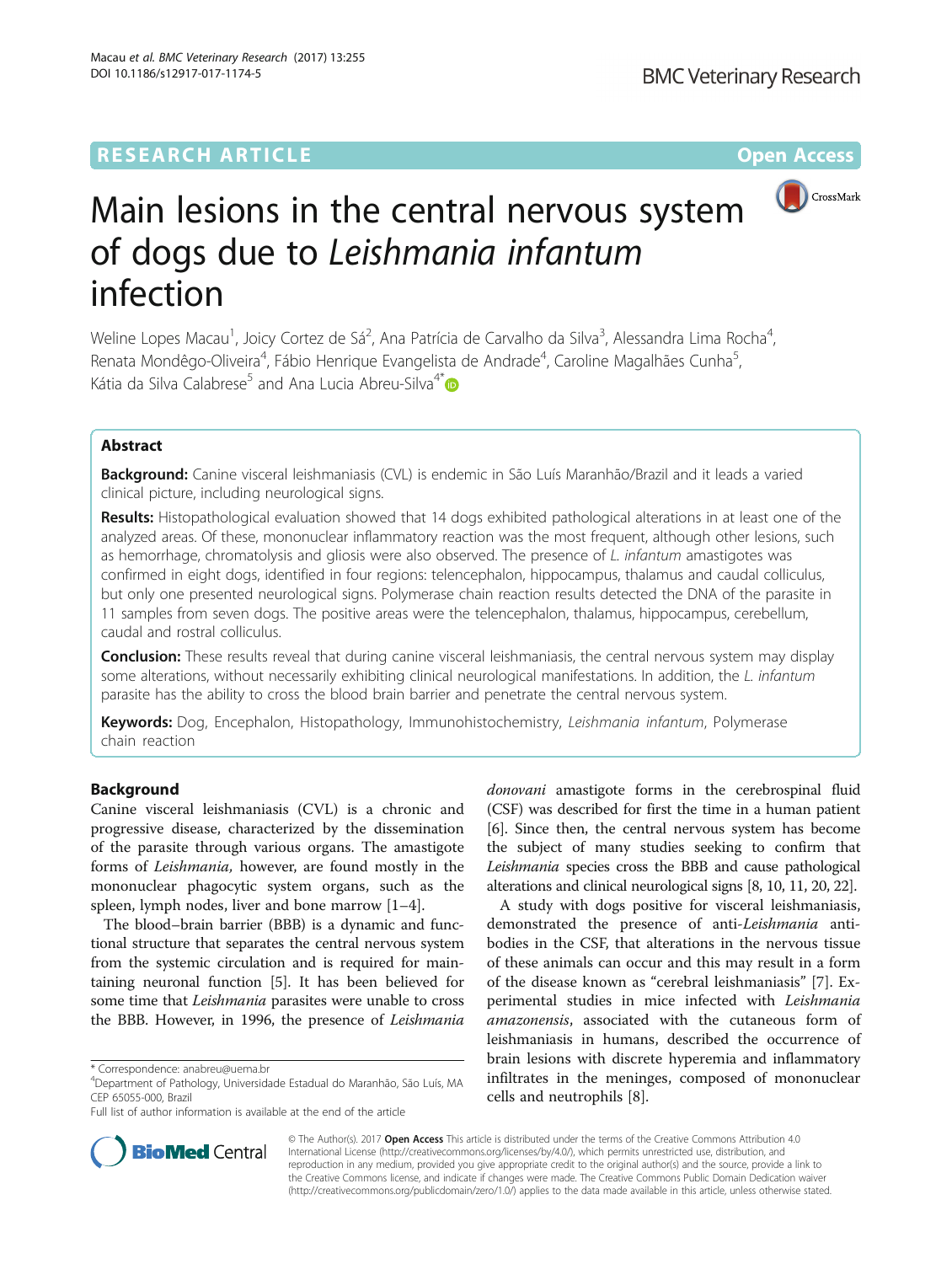Another study using an experimental model of infection in hamsters with Leishmania sp. identified the dissemination of the parasite in a number of organs. The main finding of the study was the high percentage of animals with parasites in the central nervous system [\[9](#page-3-0)].

Neurological signs following natural infection in dogs were described in a case of acute paraplegia associated with vasculitis [\[10](#page-3-0)]. In this study, post-mortem examination revealed a large area of hemorrhaging on the nervous tissue of the spinal cord, together with thrombus and a mixed inflammatory cell infiltrate. Many other neurological signs, suggesting the widespread involvement of the central nervous system, had already been observed through a rigorous clinical evaluation. These included convulsions, blindness, signs of vestibular and cerebellar involvement (tilted head, nystagmus, motor incoordination, and tremors), paraparesis, tetraparesis, tetraplegia and myoclonia [\[11](#page-3-0)].

Therefore, the aim of this study was to evaluate histopathological alterations and verify the presence of L. infantum in specific areas of the encephalon of naturally infected dogs, in order to verify if this parasite results in tropism in a certain region of the central nervous system.

## **Methods**

#### Animals

This study was performed at the Veterinary Hospital of the Universidade Estadual do Maranhão, Brazil, in accordance with the Ethics Committee on Animal Experimentation (protocol number 05/2006). The dogs owners signed and informed consent form. Fifteen male and female mongrel dogs from São Luís Island, an L. infantum endemic area took a part of this experiment. All animals were positive for L. infantum for direct parasitological examination (bone marrow aspiration) and serological test (ELISA). After clinical evaluation, the animals received 2% xylazine as premedication (0.1 mL/kg intravenously) and 2.5% thiopental as an anesthetic. After a latency period of 5 min, euthanasia was performed by injecting 10% potassium chloride intravenously. Necropsy was then carried out for brain removal.

#### Histopathological and immunohistochemistry analysis

The entire encephala of the dogs were removed and fixed in 10% buffered formalin for 24 h. After that, fragments of the cerebellum, cerebellar peduncle, rostral colliculus, caudal colliculus, thalamus, hippocampus, and telencephalon were obtained, submitted to histological processing, and stained by the standard Hematoxilyn-eosin method. For immunohistochemical analysis, sections of 5 μm were fixed on silanized slides and the streptavidin-peroxidase method was performed [\[12\]](#page-3-0).

## DNA extraction from paraffin-embedded samples

Sections  $(10 \mu m)$  of each tissue sample were collected in microtubes to remove paraffin with xylol. Next, the tissues were rehydrated using decreasing concentrations of ethanol and the supernatant was removed. A total of 200 μL of lysis buffer and 20 μL of proteinase K (20 mg/ml) were added as described by Pikor et al. [\[13\]](#page-3-0). The extraction was carried out using the phenol-chloroform-isoamylic alcohol method. The extracted DNA samples were resuspended in 15 μL of ultrapure water and stored at −20 °C until use as previously described by de Lima [[14](#page-3-0)].

#### Polymerase chain reaction (PCR)

The extracted DNA was amplified in a thermocycler using the primers RV1 (sense; 5′-CTTTTCTGGT CCCGCGGGTAG-3′) and RV2 (antisense; 5'CCACC TGGCCTATTTTACACCA-3′). This targets a conserved region of  $L$ . ( $L$ .) infantum kDNA and produces a fragment of approximately 145 base pairs. Positive and negative controls were used in each reaction. The PCR products were analyzed on 1% agarose gel with a molecular weight marker of 100 bp (1Kb DNA ladder Promega®) [[15\]](#page-3-0).

#### Isolation and characterization of the parasites

Parasites were isolated from bone marrow and cultivated in Novy Macneal Nicolle medium (NNN) and posteriorly sent to Laboratory of Immunomodulation and Protozoology/ IOC – FIOCRUZ, incubated at 26 to 28 °C and examined weekly. Positive cultures were sent to the National Reference Laboratory for Leishmania (CLIOC) of the Oswaldo Cruz Institute to characterize the Leishmania species using the enzyme electrophoresis technique [[16](#page-3-0)].

#### Results

The isolated parasites were characterized by the technique of isoenzyme electrophoresis as identified L. infantum. The animals used in the present study displayed at least one clinical sign compatible with visceral leishmaniasis, only one animal showed signs of neurological disease. The most frequently observed clinical signs were cutaneous lesions (86.6%) and cachexia (66.6%). In post-mortem evaluation, hepatosplenomegaly and lymphadenopathy, present in 86.6% of the dogs, were the most frequent alterations.

Histopathological analysis revealed that 93.3% of the animals had lesions in at least two of the analyzed brain regions. These lesions were distributed in the telencephalon, hippocampus, rostral colliculus and cerebellum. Lymphoplasmocitary inflammatory reaction was the most frequent lesion (37.1%) associated with rare amastigotes, Gitter cells also were frequent among inflammatory cells (Fig. [1.](#page-2-0) hemorrhages (10.4%), gliosis (4.7%) and chromatolysis (3.8%) were also observed.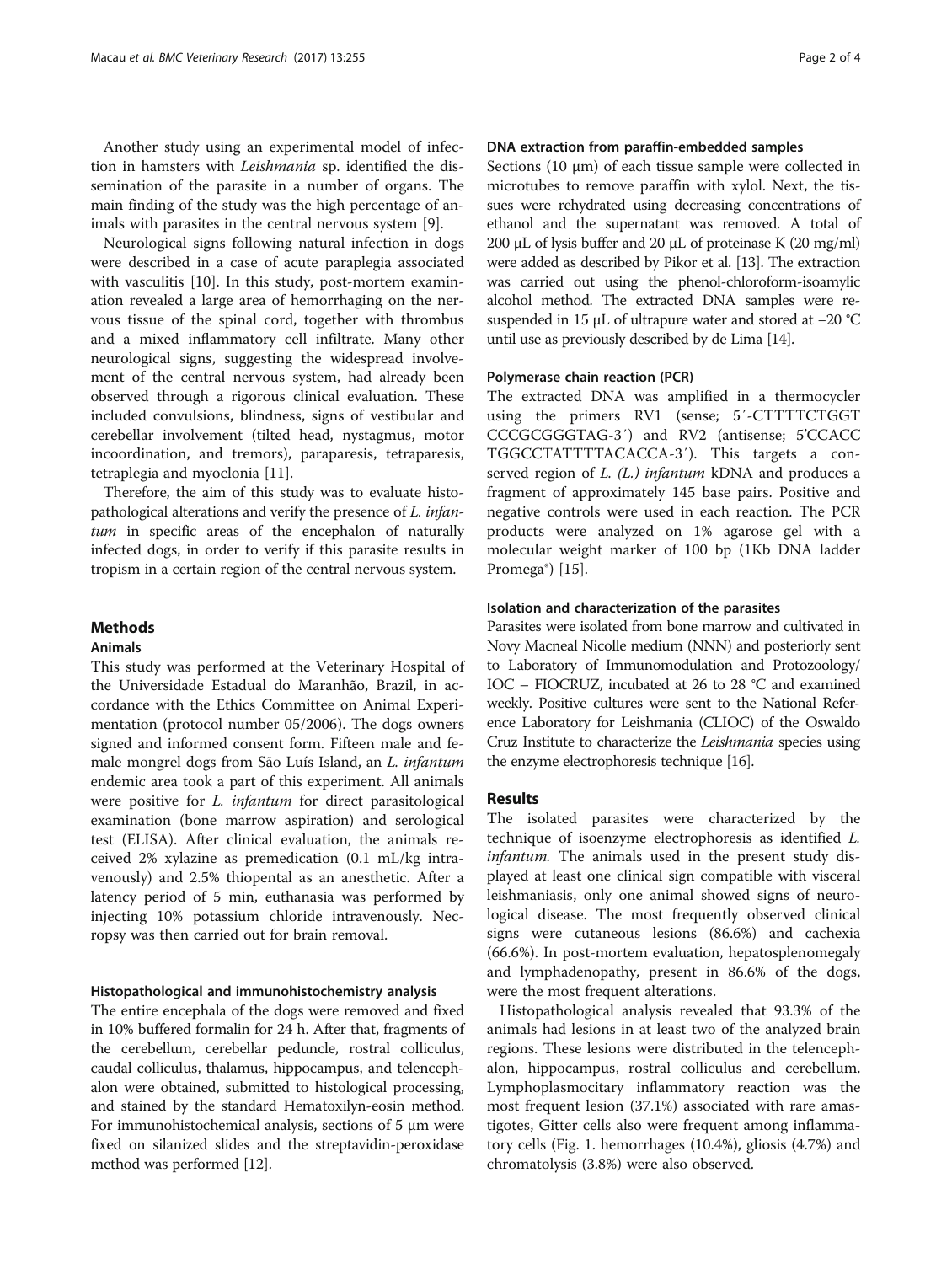<span id="page-2-0"></span>

Fig. 1 a Microscopic lesions in cerebellum. Encephalon of dog with visceral leishmaniasis presenting inflammatory infiltrate with foamy macrophages or Gitter cell in the cerebellum region (bar 20 μm): b higher magnification (bar 10 μm). Hematoxylin and eosin stain. c Encephalon of dog with visceral leishmaniasis. Rostral colliculus region marked amastigote forms (arrow) Immunohistochemistry (bar 20 μm)

Immunohistochemical analysis detected amastigote forms in seven dogs. The amastigotes were associated with an inflammatory reaction in all the animals (Fig. 1c). Parasites were found in four different regions: the thalamus ( $n = 3$ ),

telencephalon ( $n = 3$ ), hippocampus ( $n = 2$ ) and caudal colliculus ( $n = 2$ ).

Polymerase chain reaction detected parasite DNA in 11 samples from seven dogs. The positive encephalic regions were the telencephalon ( $n = 3$ ); thalamus ( $n = 2$ ), hippocampus ( $n = 2$ ); cerebellum ( $n = 2$ ); caudal colliculus ( $n = 1$ ) and rostral colliculus ( $n = 1$ ). All positive samples in PCR also presented some histopathological changes, such as inflammatory reaction composed by mononuclear cells.

## **Discussion**

During Leishmania infection the BBB may be damaged, allowing that amastigotes reach brain parenchyma, where an intensive inflammatory reaction can be observed. The mechanisms by which this process occurs remain unknown, however, some intracellular bacteria, such as *Listeria monocytogenes* seem to cross the BBB inside leukocytes, a mechanism known as "Trojan horse" [[17, 18](#page-3-0)]. Abreu-Silva et al. [\[8](#page-3-0)] suggest that Leishmania uses this strategy to penetrate the brain parenchyma.

Inflammatory reaction during canine visceral leishmaniasis was also observed by Ikeda et al. [\[11](#page-3-0)], who analyzed brains of dogs with and without neurological signs and described degenerative alterations with neuronophagia, gliosis, leptominingitis, vascular congestion and the presence of a perivascular lymphoplasmacytic infiltrate and areas of micro-hemorrhages.

Melo et al. [[19](#page-3-0)] evaluated the presence of leukocytes in the brains of dogs with VL, and observed significant inflammatory lesions consisting of lymphocytes, macrophages, plasma cells and some neutrophils. An immunohistochemical study showed that CD3+ T lymphocytes are important components of the inflammatory infiltrate present in the choroid plexus, meninges and perivascular brain parenchyma. Moreover, the cytokine profile identified high expressions of IL-1β and TNF-α, which are considered key factors for the beginning, maintenance and persistence of inflammation [[20](#page-3-0)].

Leishmania amastigotes in the CNS of dogs with visceral leishmaniasis were previously described by [\[21](#page-3-0), [22](#page-3-0)]. Other studies, despite the observation of histopathological alterations in the CNS of dogs during visceral leishmaniasis, failed to verify the presence of Leishmania amastigotes [[11, 19](#page-3-0), [20, 23](#page-3-0)–[25](#page-3-0)]. Some authors explain these contradictory findings by the chronicity of the disease, arguing that the presence of Leishmania in the CNS has generally been demonstrated in dogs with an earlier infection, either because of delayed diagnosis or by the choice of treatment for the infected dogs, as in two studies in the Mediterranean region [[11, 24\]](#page-3-0). In fact, here we observed that animals that presented amastigote forms in the CNS had clinical signs such as